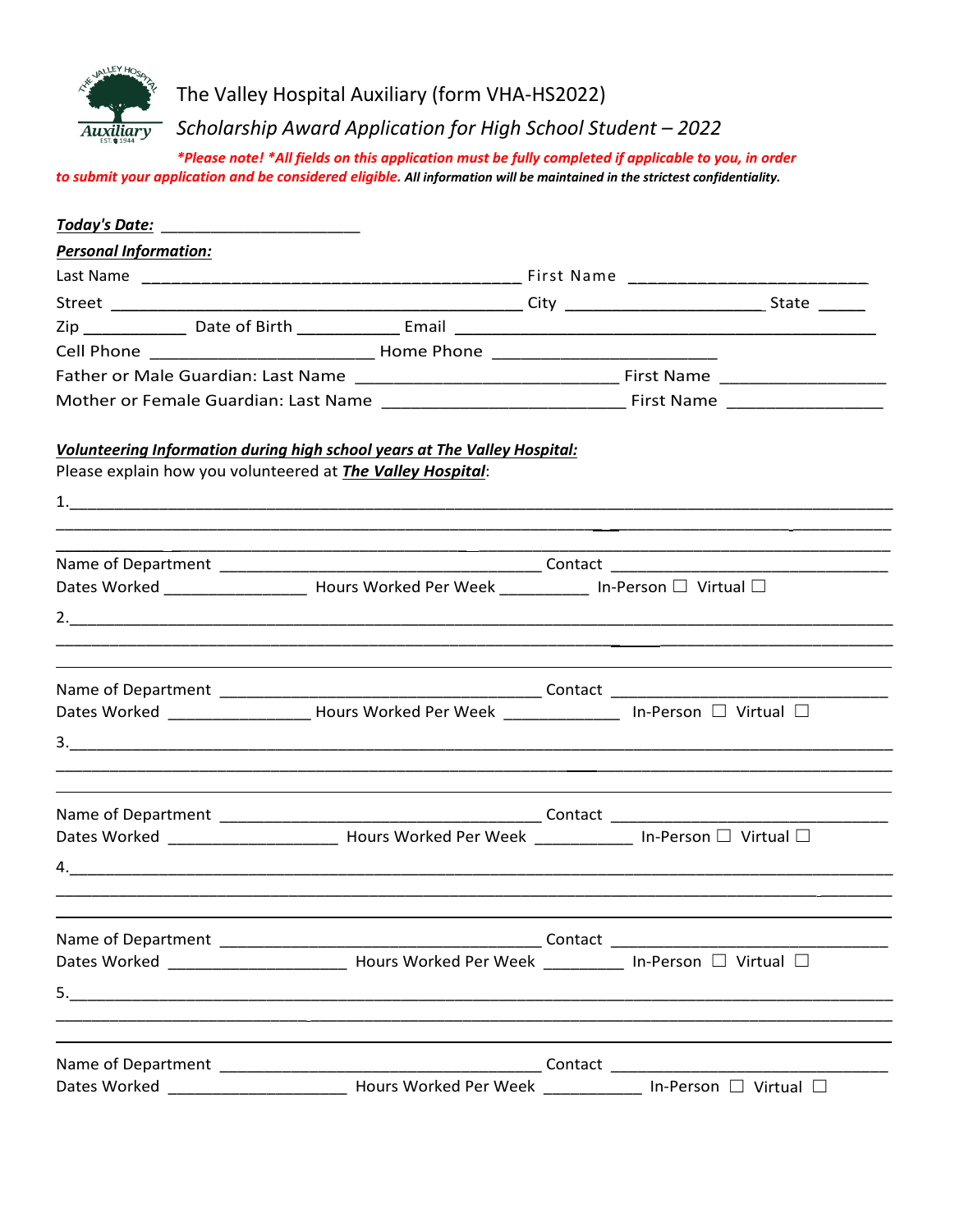## Volunteer Activities during high school years other than Valley:

| 1.          |                      |                                                       | Please list Hobbies, Sports, Clubs including any leadership positions held during high school years: |
|-------------|----------------------|-------------------------------------------------------|------------------------------------------------------------------------------------------------------|
| 2.          |                      |                                                       |                                                                                                      |
| 3.          |                      |                                                       |                                                                                                      |
| 4.          |                      |                                                       |                                                                                                      |
| 5.          |                      |                                                       |                                                                                                      |
| 6.          |                      |                                                       |                                                                                                      |
|             | <b>Work History:</b> |                                                       |                                                                                                      |
|             |                      |                                                       |                                                                                                      |
|             |                      |                                                       |                                                                                                      |
|             |                      |                                                       |                                                                                                      |
| 2. Employer |                      |                                                       | Job Description                                                                                      |
|             |                      |                                                       |                                                                                                      |
|             |                      |                                                       |                                                                                                      |
|             |                      |                                                       |                                                                                                      |
|             |                      |                                                       |                                                                                                      |
|             |                      |                                                       |                                                                                                      |
|             |                      | ACT Score: Date Taken                                 |                                                                                                      |
|             |                      |                                                       | <b>SAT Scores:</b> Verbal ____________ Math _______________ Date Taken ________________              |
|             |                      | GPA (beginning of $8^{th}$ semester): _______________ |                                                                                                      |